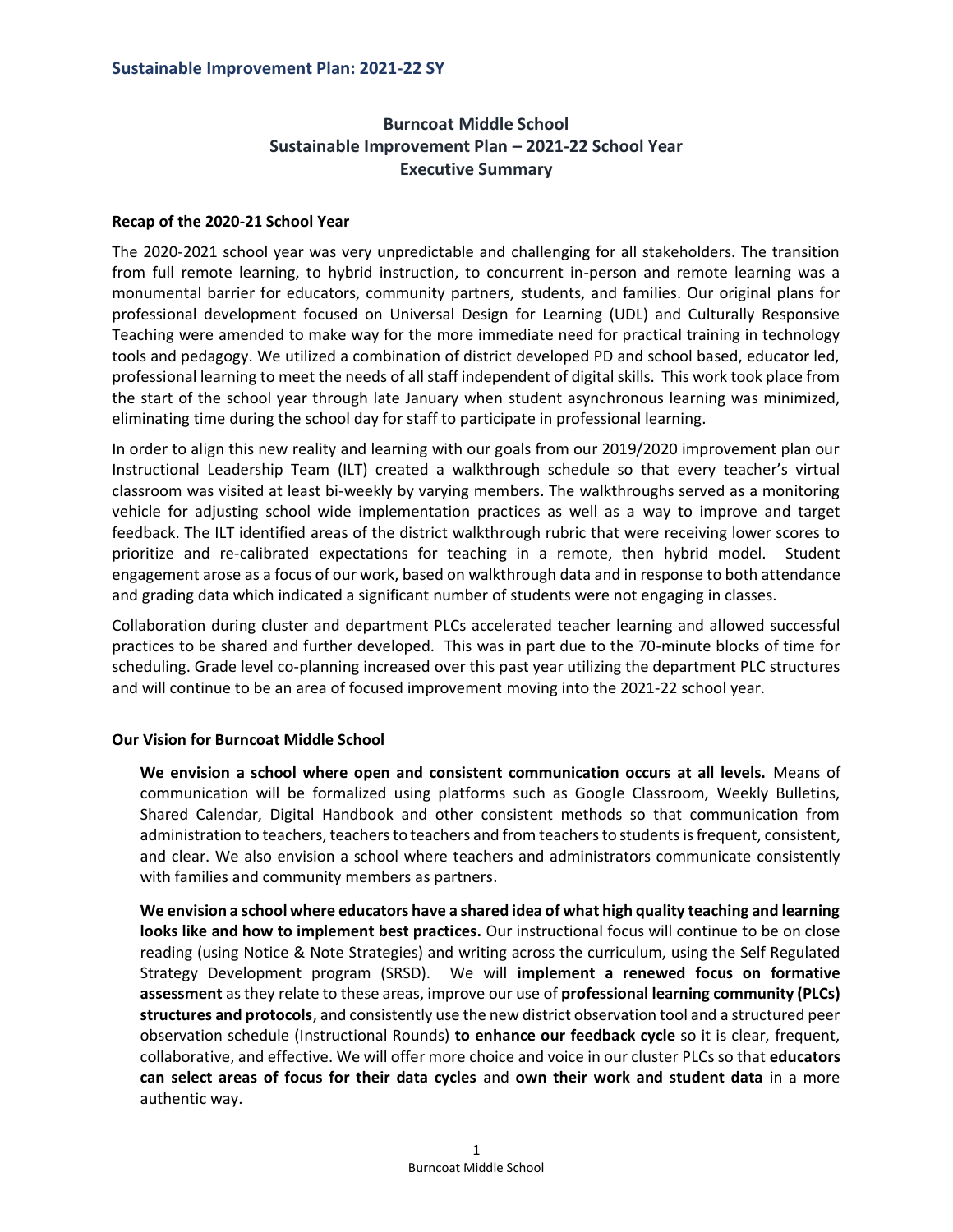**We envision a culture of feedback and growth through the use of informal and formal feedback.**  Evaluators will continue to provide written feedback on lesson plans weekly. Department heads, administrators and focused instructional coaches will continue to follow a schedule of 'walkthrough' observations. A quicker turnaround on targeted feedback will enable teachers to enhance lessons and adjust instruction to address student needs more promptly. Department Heads, Coaches, and District Liaisons will be able to create focused and specific Professional Development around the needs of Burncoat Middle Educators.

**We envision our teaching to be culturally responsive and inclusive.** Our continued use of the Inclusion Model and increased focus on Sheltered English Immersion (SEI) and Social Emotional Learning practices will help support and encourage all learners to engage in authentic learning opportunities - particularly our students in special education and English Learners. Introducing principles of Using Universal Design for Learning in classrooms will help to support all students in becoming expert learners and will increase positive student culture, as well as increase the depth of knowledge in learning tasks.

The graphic shared here captures and summarizes the turnaround efforts at BMS and how they relate to one another. At the center lies our overall goal of improved instruction. The standard for core instruction is based on the Worcester Public Schools' High Quality Teaching and Learning Framework. Under that Framework lies the three areas of our instructional focus: Close Reading, Writing, and Formative Assessment. To directly address and improve our instructional focus are the *four turnaround levers* (e.g., PLCs, Instructional Rounds, Coordinated Monitoring, and Feedback) that we are implementing in order to improve instruction. On the right side we have leadership strategies to support and ensure our improvement efforts are taking place. On the left side we have collaborative structures intended to observe, analyze, discuss, and plan different instructional strategies in the classroom at the teacher level.

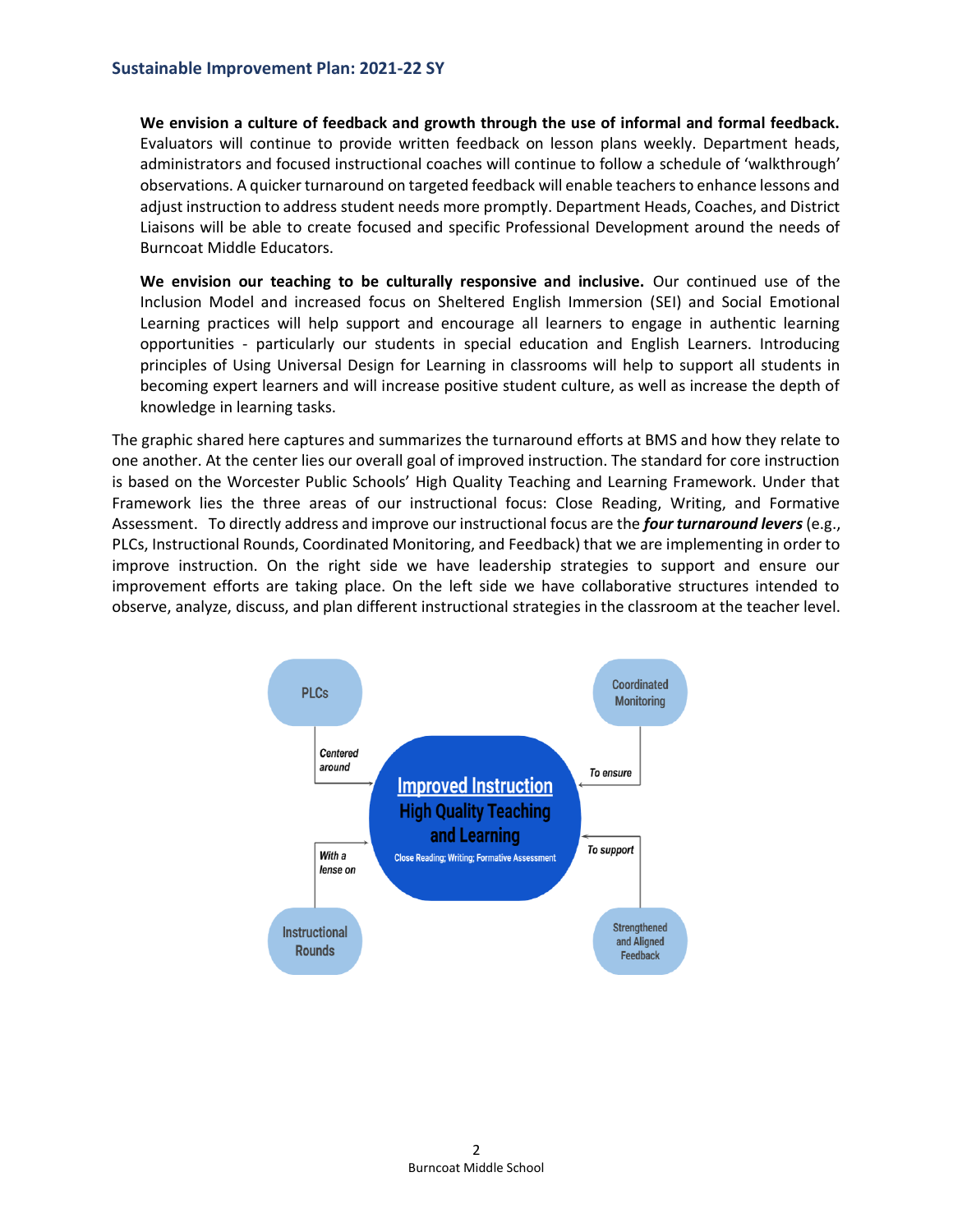#### **Turnaround Practice #1: Leadership, shared responsibility, and professional collaboration**

The school has established a community of practice through leadership, shared responsibility for all students, and professional collaboration.

| Our Strategic Objective is to continue to strengthen                                                                                                    | <b>Key Areas for Improvement</b>                                                         |
|---------------------------------------------------------------------------------------------------------------------------------------------------------|------------------------------------------------------------------------------------------|
| our school wide collaborative leadership structure<br>with practices in place for ongoing evaluation and<br>shared responsibility for improving student | 1.1: Strengthen the structured Professional Learning<br>Communities                      |
| achievement. Administrators, Department Heads,<br>ILT and Focused Instructional Coaches and are                                                         | 1.2: Strengthen and effectively align feedback on<br>curriculum and best practices       |
| actively and continually monitoring, supporting and<br>assessing the implementation of improved<br>standards-based curriculum, instructional            | 1.3: Continue to monitor the strength of curriculum<br>and instruction in all classrooms |
| strategies, use of resources and student<br>achievement in all content areas.                                                                           | 1.4: Improve the effective use of Instructional Rounds                                   |

#### **Strategies and Actions (specific and timebound)**

1.1 Structured Professional Learning Communities

- Define a formal purpose and explicit goals for department and cluster PLCs and SST meetings.
- Expand usage of the "here's what, so what, now what" protocol to guide PLC data analysis and decision making.
- Embed cycles of professional learning into cluster PLCs.
- Continue usage of Professional Learning Networks (PLNs) with shift in focus toward reaching students in high-need subgroups.

1.2 Strengthening and Aligning feedback on Curriculum and Best Practices

- Continue to conduct regular classroom walkthrough observations.
- Continue to use walkthrough data to monitor and improve instruction.
- Strengthen and improve written feedback to teachers.

1.3 Coordinated Monitoring of Curriculum and Instruction

- Establish a calendar of formative data collection and analysis in each core department.
- Collaboratively backwards-design instructional units, establishing a common set of objectives.
- Embed protocols into each data cycle for reflecting upon and measuring impact of data-driven instructional shifts.

1.4 Instructional Rounds

- Formalize a cycle for instructional rounds in which cluster teachers observe one another's implementation of strategies explored during PLC professional learning.
- Establish student-centered "look-fors" to inform the instructional rounds process.
- Establish safe norms and protocols for cluster teachers to measure impact, provide feedback, reflect upon, and adjust practice.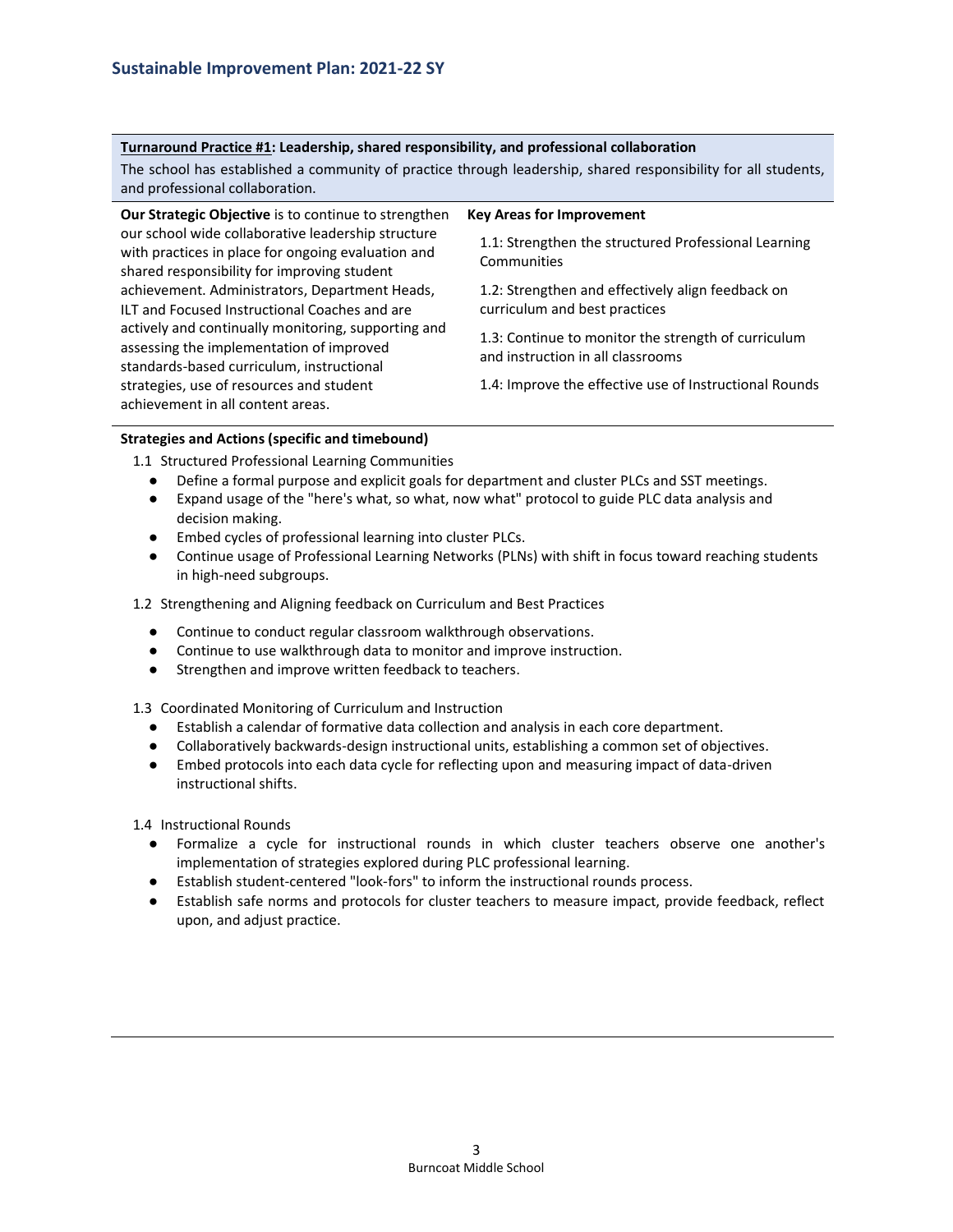#### **Turnaround Practice #2: Intentional practices for improving instruction**

The school employs intentional practices for improving teacher-specific and student-responsive instruction.

| <b>Our Strategic Objective</b> is to continue to improve the<br>quality of our standards-based lessons and classroom<br>instruction (e.g., use of formative assessments),<br>conduct administrator and peer-on-peer<br>observations around specific instructional foci and<br>provide constructive, teacher-specific feedback as<br>well as targeted support and professional<br>development (through PLCs and coaching) so that our<br>core instruction will improve, leading to improved<br>student achievement. | <b>Key Areas for Improvement</b>                                                                                                                |
|--------------------------------------------------------------------------------------------------------------------------------------------------------------------------------------------------------------------------------------------------------------------------------------------------------------------------------------------------------------------------------------------------------------------------------------------------------------------------------------------------------------------|-------------------------------------------------------------------------------------------------------------------------------------------------|
|                                                                                                                                                                                                                                                                                                                                                                                                                                                                                                                    | 2.1: Continue job embedded professional learning on school wide<br>close reading strategies (Notice and Note) and schoolwide writing<br>(SRSD). |
|                                                                                                                                                                                                                                                                                                                                                                                                                                                                                                                    | 2.2: To improve how teachers and teacher teams use common<br>assessments, specifically in ELA and Math.                                         |
|                                                                                                                                                                                                                                                                                                                                                                                                                                                                                                                    | 2.3: Continue job embedded professional learning on teachers'<br>use of formative assessments with a focus on blended learning.                 |
|                                                                                                                                                                                                                                                                                                                                                                                                                                                                                                                    | 2.4: Implement targeted practices to accelerate learning of<br>English language learners.                                                       |

#### **Strategies and Actions (specific and timebound)**

2.1 Continue job embedded professional learning on school wide close reading strategies (Notice and Note) and schoolwide writing (SRSD).

- Renewed focus on close reading strategies through Notice and Note as well as ELA reading routines in StudySync.
- Formalize usage of "do-what-how" charts for unpacking comprehension of math problems during SRSD and monthly check-in assessments.
- Establish a system for instructing and assessing literacy of models and data displays as a basis for science SRSD.

2.2 Expand usage of periodic common assessments across core departments.

- Implement common mid-unit checkpoint assessments in all math classes.
- Fully implement use of Studysync benchmark as common formative assessment.
- Introduce periodic common content-based assessments in ELA and social studies classes.
- Implement monthly common assessments focused on literacy of models and data displays across all science classes.

2.3 Continue job embedded professional learning on teachers' use of formative assessments with a focus on blended learning.

- Continue professional learning on usage of interactive platforms for embedding formative assessment (Pear Deck, Nearpod).
- Include protocols for reflection and measure of instructional impact into department data cycles.
- Formalize a calendar of professional learning into cluster PLCs so that teachers may explore more deeply student-centered teaching strategies and their impact on learning (blended learning, SEI strategies, etc).

2.4 Implement targeted practices to accelerate learning of English language learners.

- Develop teaching clusters that align teachers with SEI expertise with high need students.
- Improve two way communication by establishing a point person within the cluster for each ELL.
- Align teacher schedules so that ESL teachers may periodically attend cluster PLC.
- Formalize protocols for departments to regularly share tier II and tier III vocabulary with ESL teachers in advance so that students receive greater vocabulary support in content classes.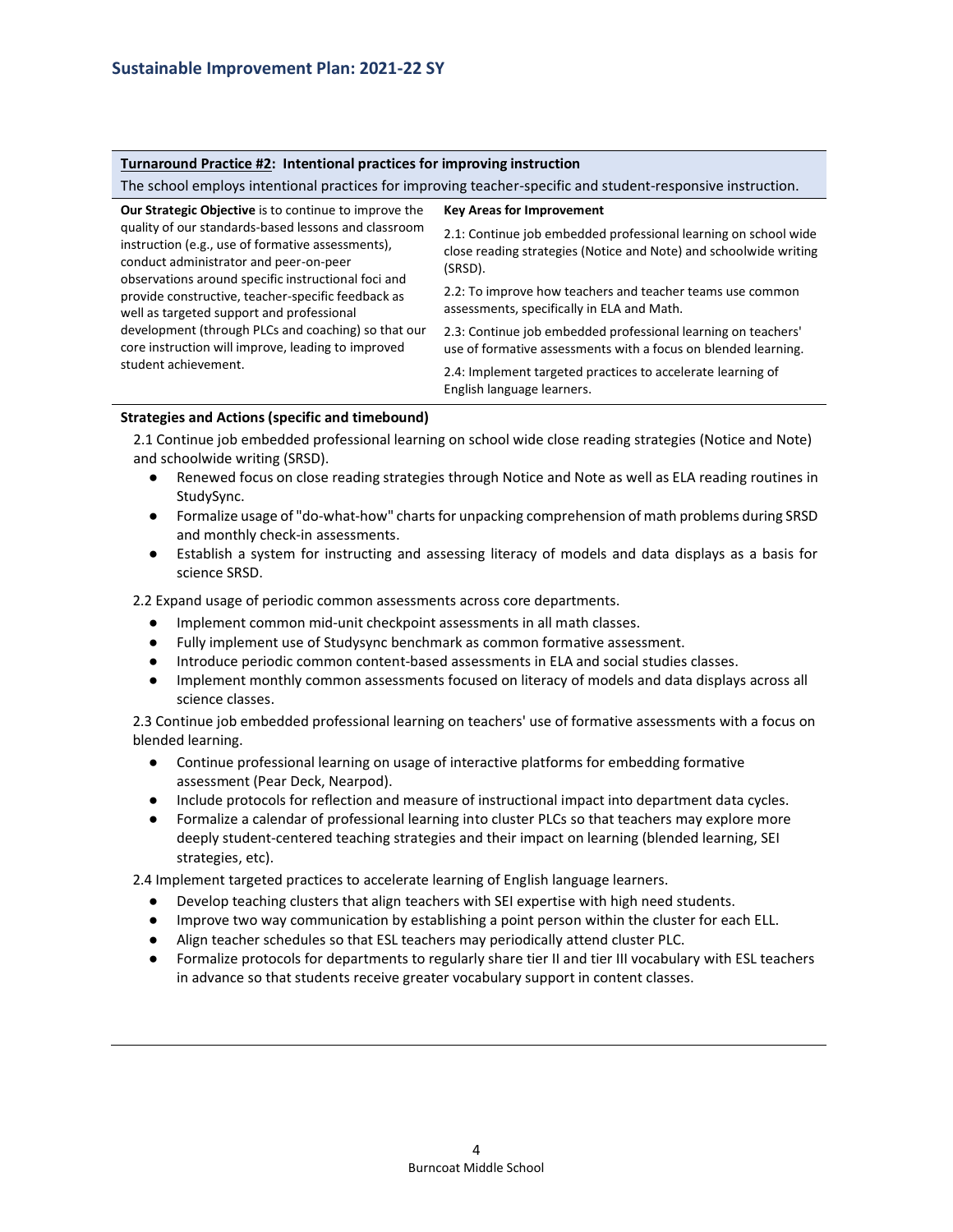## **Turnaround Practice #3: Student-specific supports and instruction to all students**

|                                                         | The school is able to provide student-specific supports and interventions informed by data and the |
|---------------------------------------------------------|----------------------------------------------------------------------------------------------------|
| identification of student-specific needs.               |                                                                                                    |
| <b>Our Strategic Objective</b> is to improve our system | <b>Key Areas for Improvement</b>                                                                   |
| (structures, practices, and use of resources) for       | 3a: Provide Targeted Intervention                                                                  |
| providing targeted instructional interventions and      |                                                                                                    |

providing targeted instructional interventions and supports to all students, including the ongoing monitoring of the impact of tiered interventions and the ability to adapt and modify the school's structures and resources (e.g., time, staff, schedules) to provide interventions to students throughout the year.

3c: Provided Tiered Intervention Classes in Reading and Numeracy

3d: Provide after school (or remote) targeted EL intervention (Tutoring)

3b: Utilize a district EL Coach

## **Strategies and Actions (specific and timebound)**

3.1 Providing Targeted Intervention

- Students will be scheduled into targeted groups (based on need and teachers' areas of expertise) at the beginning of the school year.
- Identify from ACCESS data language domains of greatest need and collaboratively plan activities to accelerate growth in those domains.
- Formalize a process for monitoring SWD growth on math common formative assessments and structures for accelerating learning relative to IEP goals.

## 3.2 Formal District EL coach support

● Develop a formal schedule for the district ELL coach to attend cluster PLCs.

3.3 Tiered Intervention Classes in Reading & Numeracy

- Develop and implement diagnostic assessments at BOY to identify student levels in reading and numeracy.
- Teams will explore ways to adjust students' schedules during the school year so there is better alignment between teachers' areas of expertise and students' needs.
- Explore means for embedding targeted numeracy acceleration into existing study skills classes.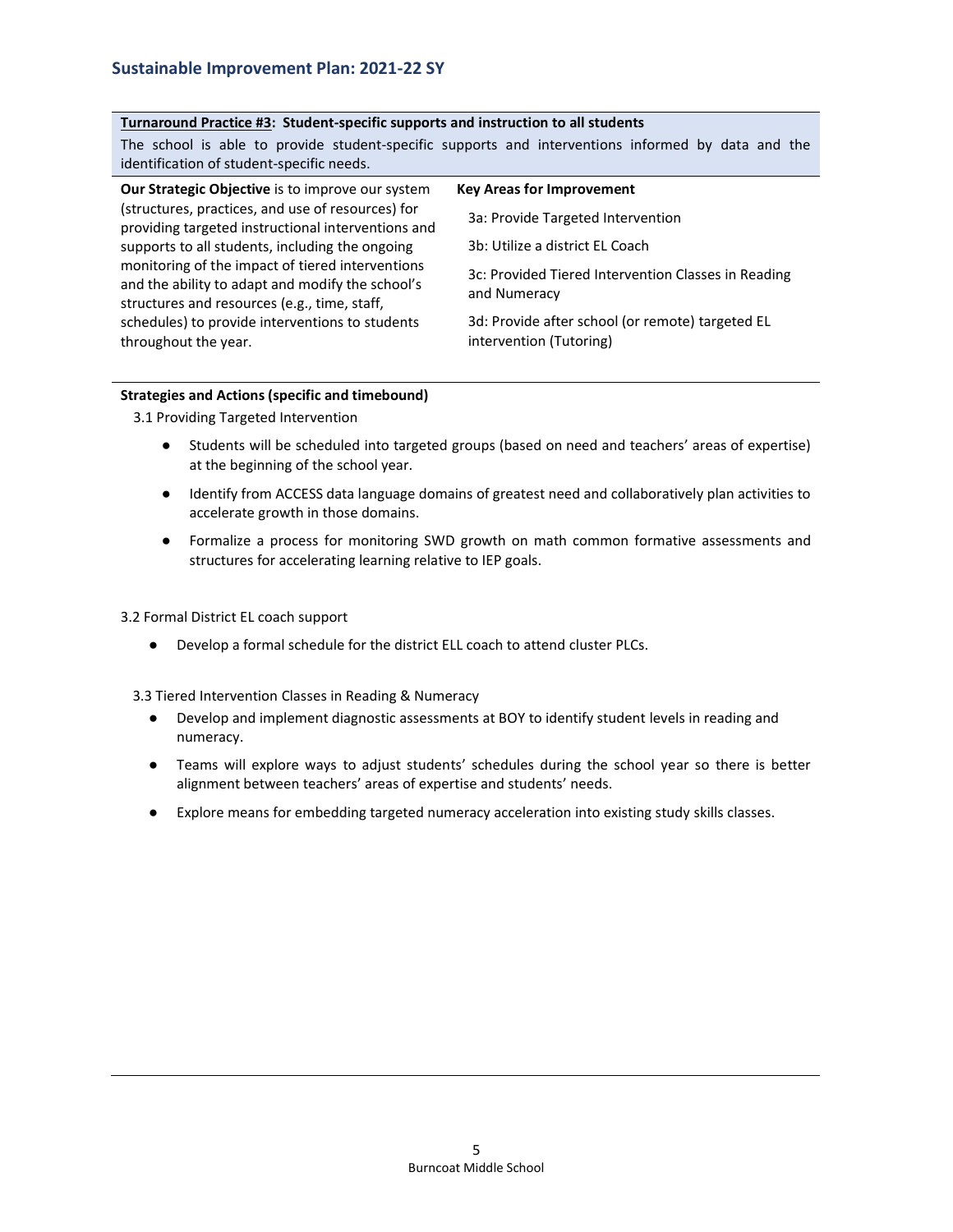## **Turnaround Practice #4: School Culture and Climate**

A safe, orderly, and respectful environment for students and a collegial and collaborative culture among teachers.

**Our Strategic Objective** is to cultivate a school community that is welcoming, positive, safe, and respectful of all members - students, families, faculty, staff, and administration. We want all members to productively focus on the progress of all students; to be included in the process, to support others and to receive support in return. All invested in promoting student success will be appreciated and celebrated for their contributions and the progress made.

#### **Key Areas for Improvement**

4a. Continue to maintain a safe and orderly environment, enrichment, and out-of-school activities

4b. Continue to improve school climate

4c: Improve communication tools and processes

#### **Strategies and Actions (specific and timebound)**

4.1 Maintain a safe and orderly environment, enrichment, and out of school activities

- Continue implementation of the schoolwide PBIS framework.
- Continue to use and improve the BMS electronic Staff Handbook that explicitly defines building procedures, staff duties and expectations.

4.2 Continue to improve school climate

- Continue to offer opportunities for faculty, staff and administration to bond, collaborate on school events, lead professional learning, voice concerns and share possible solutions with the goal of developing strong teamwork, dedication, and enthusiasm for the entire Burncoat community.
- Continue to provide professional learning with "in house" staff such as our Google certified trainers (iTeachers), along with content area specialists (i.e. Department Heads).
- Utilize collaborative problem solving strategies to resolve problems of student behavior and motivation among teaching staff, administration, students and parents.
- Utilize Start With Hello program to increase student and staff empathy and inclusiveness.

4.3 Improve Communication Tools and Processes

- Formalize a unified expectation for utilizing homeroom periods to communicate essential information to students and to assist with executive function.
- Analyze school culture and climate data with *the community* in a more intentional and consistent manner